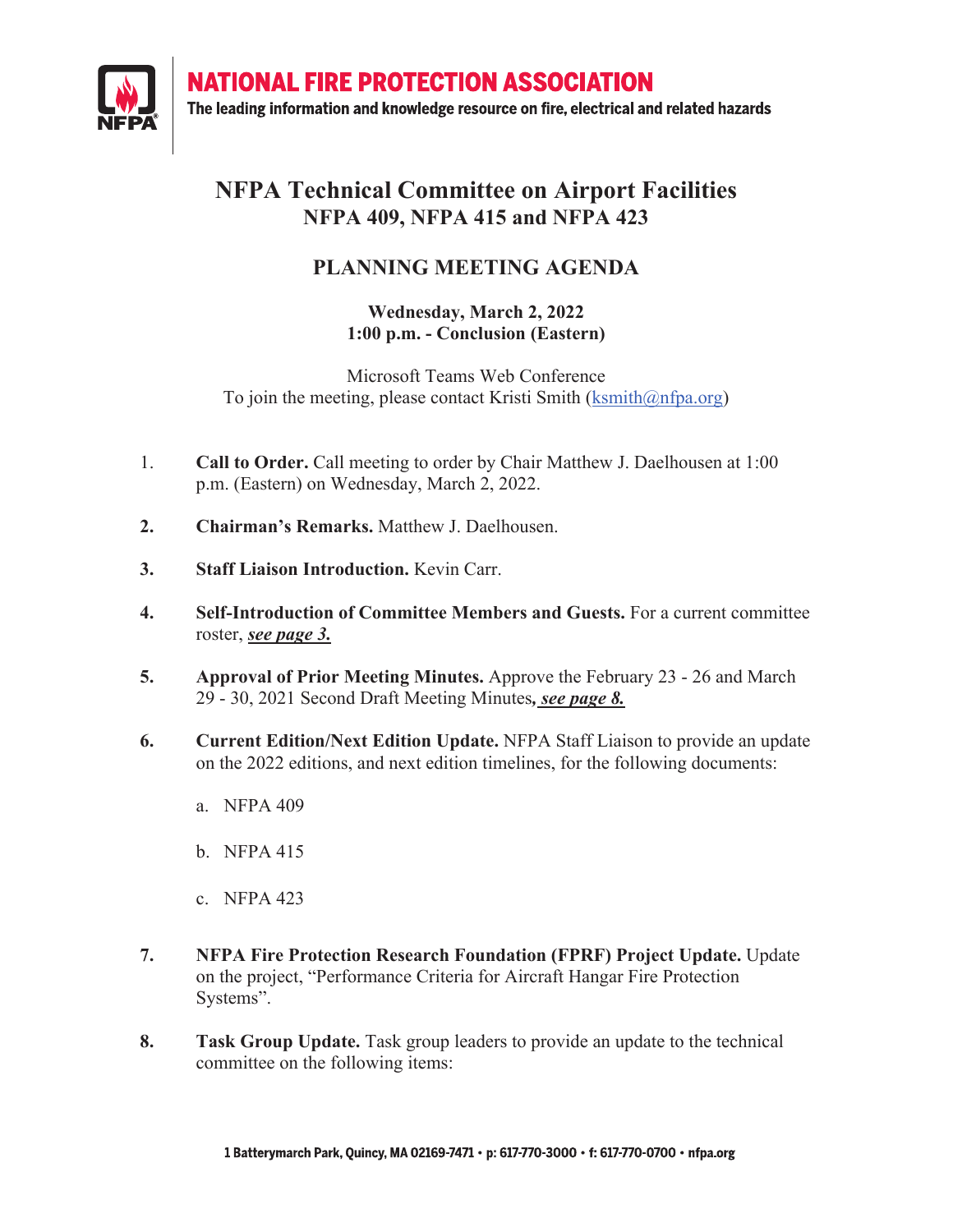

**NATIONAL FIRE PROTECTION ASSOCIATION** The leading information and knowledge resource on fire, electrical and related hazards

- a. TG#1, Possible document reorganization/reformatting changes in the next revision cycle: Martin H. Workman, James Brent Abbott, Richard M. DiMisa, Eli Horden, Steve Rice
- b. TG#2, Review language from CI-44 for possible changes in the next revision cycle: Fred Walker, Nathaniel J. Addleman, John A. Frank, Eli Horden.
- **9. NFPA 409/NFPA 16 Discussion.** Review references to NFPA 16 in the 2022 edition of NFPA 409 by the technical committee.
- **10. Other Business.**
- **11. Future Meetings.**
- **12. Adjournment.**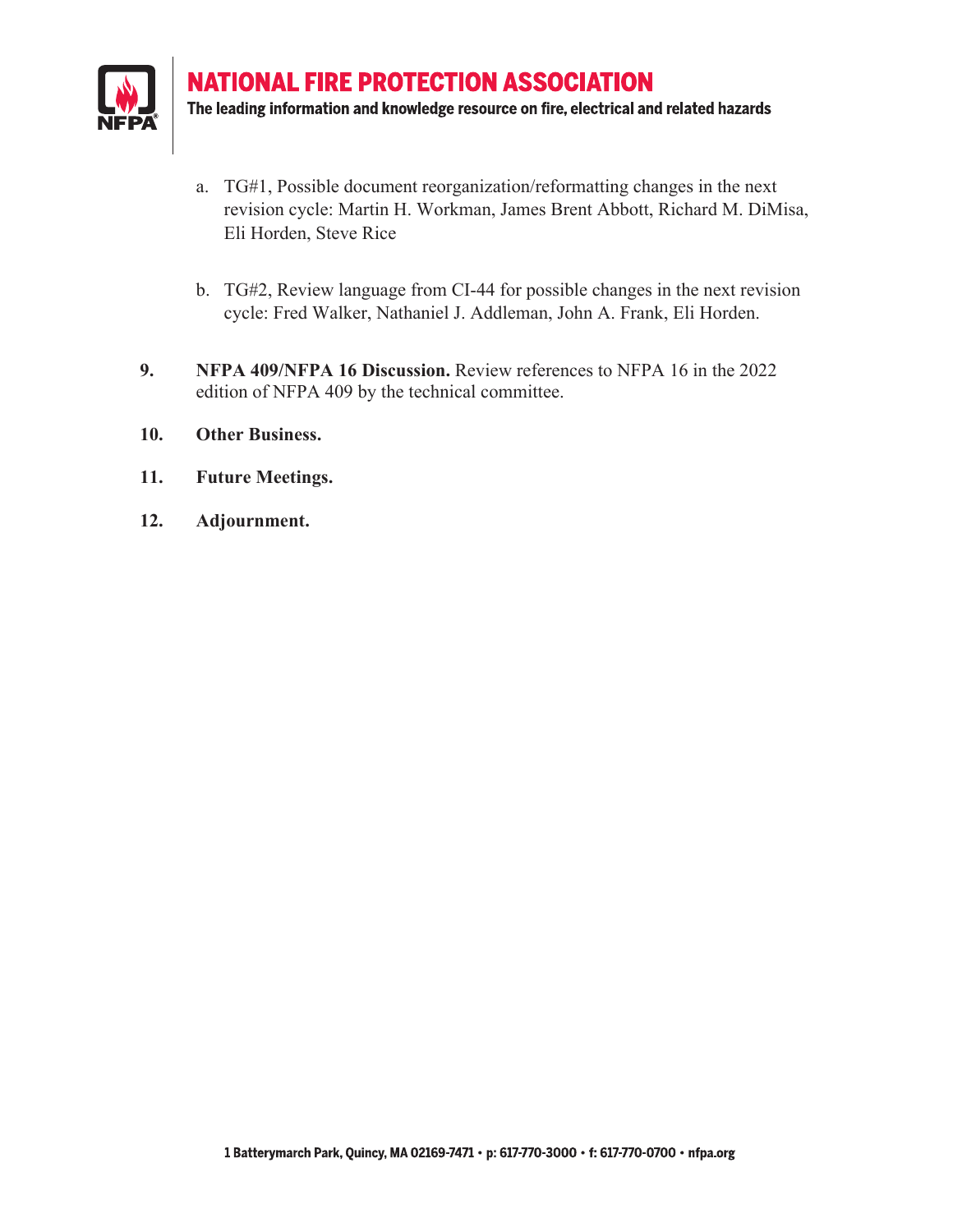## **Airport Facilities AIS-AAA**

| <b>Matthew J. Daelhousen</b>                                                                                                                                   | I 8/2/2010 Michael E. Aaron                                                                                                                            | SE 08/03/2016  |
|----------------------------------------------------------------------------------------------------------------------------------------------------------------|--------------------------------------------------------------------------------------------------------------------------------------------------------|----------------|
| Chair<br>FM Global<br>1151 Boston-Providence Trnpk<br>PO Box 9102                                                                                              | <b>AIS-AAA</b> Principal<br>Wiss, Janney, Elstner Associates, Inc.<br>10 South Lasalle Street<br>Suite 2600                                            | <b>AIS-AAA</b> |
| Norwood, MA 02062-9102<br><b>FM Global</b>                                                                                                                     | Chicago, IL 60603<br><b>Alternate: Donald G. Goosman</b>                                                                                               |                |
| <b>James Brent Abbott</b>                                                                                                                                      | E 10/23/2013 Bryan Eugene Batt                                                                                                                         | M 04/02/2020   |
| Principal<br>US Department of Defense<br>Defense Contracts Management Agency<br>DCMAO-LSSA<br>Contract Safety Aircraft Team<br>PO Box 1418<br>Benton, AR 72018 | <b>AIS-AAA Principal</b><br>Lockheed Martin Space Corporation<br>1 Lockheed Boulevard<br>Fort Worth, TX 76108<br>Alternate: William E. Seawright       | <b>AIS-AAA</b> |
| <b>Gene E. Benzenberg</b>                                                                                                                                      | M 1/1/1970 James J. Blake                                                                                                                              | E 10/20/2010   |
| Principal<br>Alison Control Inc.<br>35 Daniel Road<br>Fairfield, NJ 07004                                                                                      | <b>AIS-AAA</b> Principal<br>Vancouver Airport Authority<br>Airport Postal Outlet<br>PO Box 23750<br>Richmond, BC V7B 1Y7 Canada                        | <b>AIS-AAA</b> |
| David E. Burns                                                                                                                                                 | M 04/14/2021 Andrew S. Carmean                                                                                                                         | E 08/11/2020   |
| Principal<br>Siemens<br>159 Kings Highway<br>Hackettstown, NJ 07840<br><b>National Electrical Manufacturers Association</b><br>Alternate: Daniel P. Finnegan   | <b>AIS-AAA</b> Principal<br>US Department of the Air Force<br>139 Barnes Drive, Suite 1<br>Tyndall AFB, FL 32439                                       | <b>AIS-AAA</b> |
| Craig W. Cook                                                                                                                                                  | M 08/03/2016 Patrick Corcoran                                                                                                                          | IM 3/2/2010    |
| Principal<br>Johnson Controls<br>2700 Industrial Parkway South<br>Marinette, WI 54143-3882<br>Alternate: John H. Pecot                                         | <b>AIS-AAA</b> Principal<br>Wolverine Fire Protection Company<br>8067 North Dort Highway<br>Mt. Morris, MI 48458                                       | <b>AIS-AAA</b> |
| <b>James Devonshire</b>                                                                                                                                        | M 1/1/1992 Richard M. DiMisa                                                                                                                           | SE 8/2/2010    |
| Principal<br>Buckeye Fire Equipment Company<br>1170 West Corporate Drive<br>Suite 201<br>Arlington, TX 76006                                                   | <b>AIS-AAA</b> Principal<br>Code Consultants, Inc.<br>2043 Woodland Parkway<br>Suite 300<br>St. Louis, MO 63146-4235<br><b>Alternate: Jim Kinslohr</b> | <b>AIS-AAA</b> |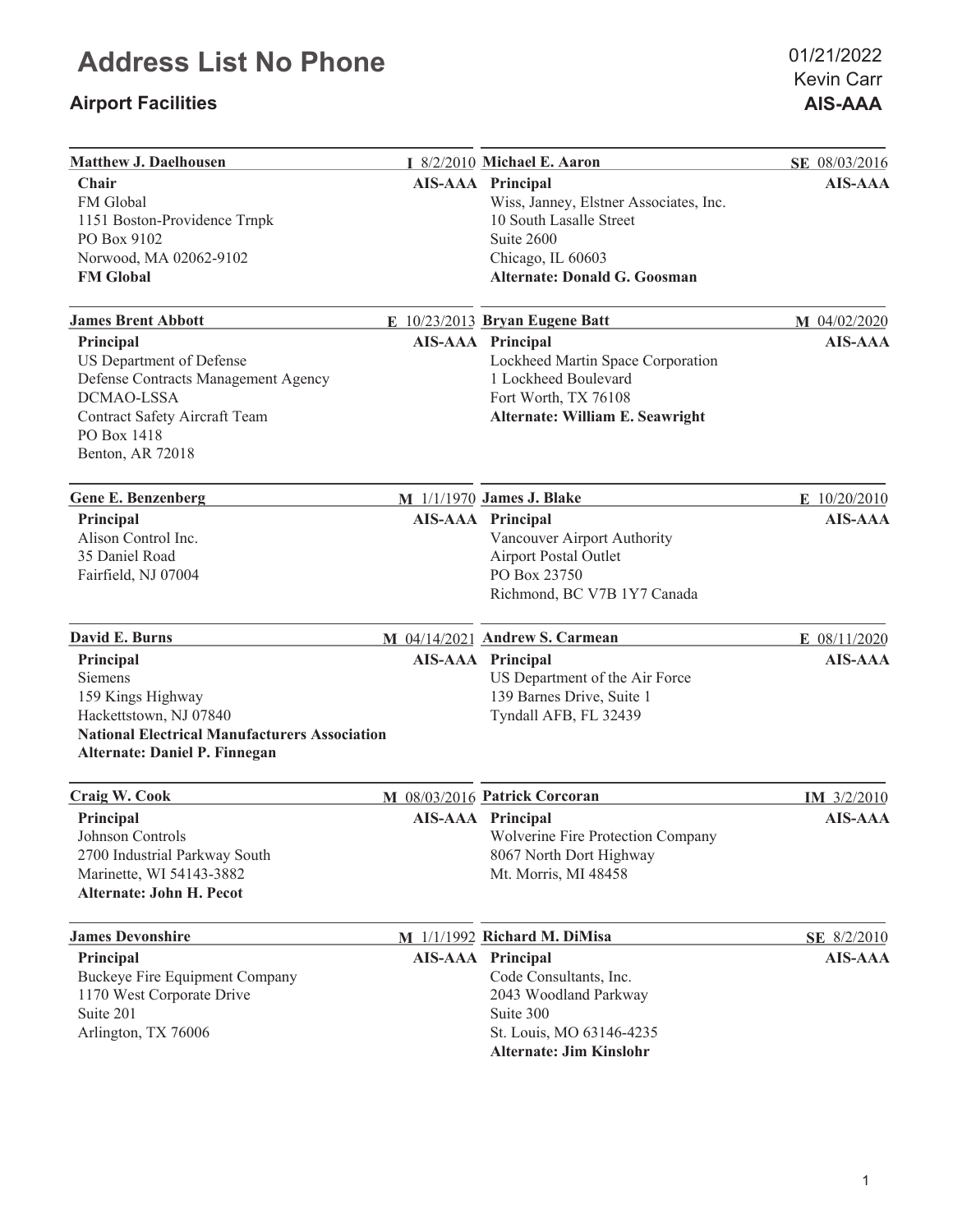## **Airport Facilities AIS-AAA**

| <b>Megan Eisenstein</b>                                                                                                                                                                                                        | U 12/06/2019 Denny Ellison                                                                                                                                                                                     | U 08/17/2015   |
|--------------------------------------------------------------------------------------------------------------------------------------------------------------------------------------------------------------------------------|----------------------------------------------------------------------------------------------------------------------------------------------------------------------------------------------------------------|----------------|
| Principal<br>National Air Transportation Association (NATA)<br>818 Connecticut Avenue, NW<br>Suite 900<br>Washington, DC 20006<br><b>National Air Transportation Association (NATA)</b><br><b>Alternate: Michael E. France</b> | <b>AIS-AAA</b> Principal<br>Southwest Airlines Company<br>2832 Shorecrest Drive<br>Dal2mx<br>Dallas, TX 75235-1917<br><b>Alternate: Edward A. Jonak</b>                                                        | <b>AIS-AAA</b> |
| <b>Scott Enides</b>                                                                                                                                                                                                            | M 4/28/2000 John A. Frank                                                                                                                                                                                      | I 04/03/2019   |
| Principal<br>S.R.I. Fire Sprinkler LLC<br>1060 Central Avenue<br>Albany, NY 12205<br><b>National Fire Sprinkler Association</b><br><b>Alternate: Robert Vincent</b>                                                            | <b>AIS-AAA</b> Principal<br>Global Asset Protection Services, LLC<br>111 Club Circle<br>Stockbridge, GA 30281<br><b>Global Asset Protection Services, LLC</b>                                                  | <b>AIS-AAA</b> |
| <b>Thomas D. Gambino</b>                                                                                                                                                                                                       | SE 8/5/2009 Robert Garrett                                                                                                                                                                                     | IM 04/05/2016  |
| Principal<br>Prime Engineering, Inc.<br>3715 Northside Parkway, N.W<br>300 Northcreek, Suite 200<br>Atlanta, GA 30327                                                                                                          | <b>AIS-AAA</b> Principal<br>VSC Fire and Security Inc.<br>1417 Miller Store Road<br>Suite C<br>Virginia Beach, VA 23455<br><b>American Fire Sprinkler Association</b><br><b>Alternate: John Grant Campbell</b> | <b>AIS-AAA</b> |
| Eli Horden                                                                                                                                                                                                                     | U 08/17/2017 Elwin G. Joyce, II                                                                                                                                                                                | E $1/1/1987$   |
| Principal<br>The Boeing Company<br>PO Box 3707<br><b>MC 17-WE</b><br>Seattle, WA 98124<br><b>Alternate: Philip C. Smith</b>                                                                                                    | <b>AIS-AAA</b> Principal<br>Eastern Kentucky University<br>2148 Alexandria Drive<br>Lexington, KY 40504<br><b>International Fire Marshals Association</b>                                                      | <b>AIS-AAA</b> |
| <b>Jeffrey S. Kidd</b>                                                                                                                                                                                                         | M 08/17/2017 Tristan Mackintosh                                                                                                                                                                                | $M$ 04/02/2020 |
| Principal<br>The Hiller Companies<br>18 South Hunt Road<br>Amesbury, MA 01913<br><b>Fire Suppression Systems Association</b><br><b>Alternate: Steve Rice</b>                                                                   | AIS-AAA Principal<br>Safespill Systems<br>8733 Knight Road<br>Houston, TX 77054<br>Alternate: Kyle Giubbini                                                                                                    | <b>AIS-AAA</b> |
| <b>Mark R. Mannex</b>                                                                                                                                                                                                          | SE 12/07/2021 Jeffrey Nelson                                                                                                                                                                                   | $E$ 04/14/2021 |
| Principal<br>Mannex Engineering, LLC.<br>1207 206th Avenue, NE<br>Sammamish, WA 98074                                                                                                                                          | <b>AIS-AAA</b> Principal<br>Port of Seattle Fire Department<br>2400 South 170th Street<br>Seattle, WA 98158                                                                                                    | <b>AIS-AAA</b> |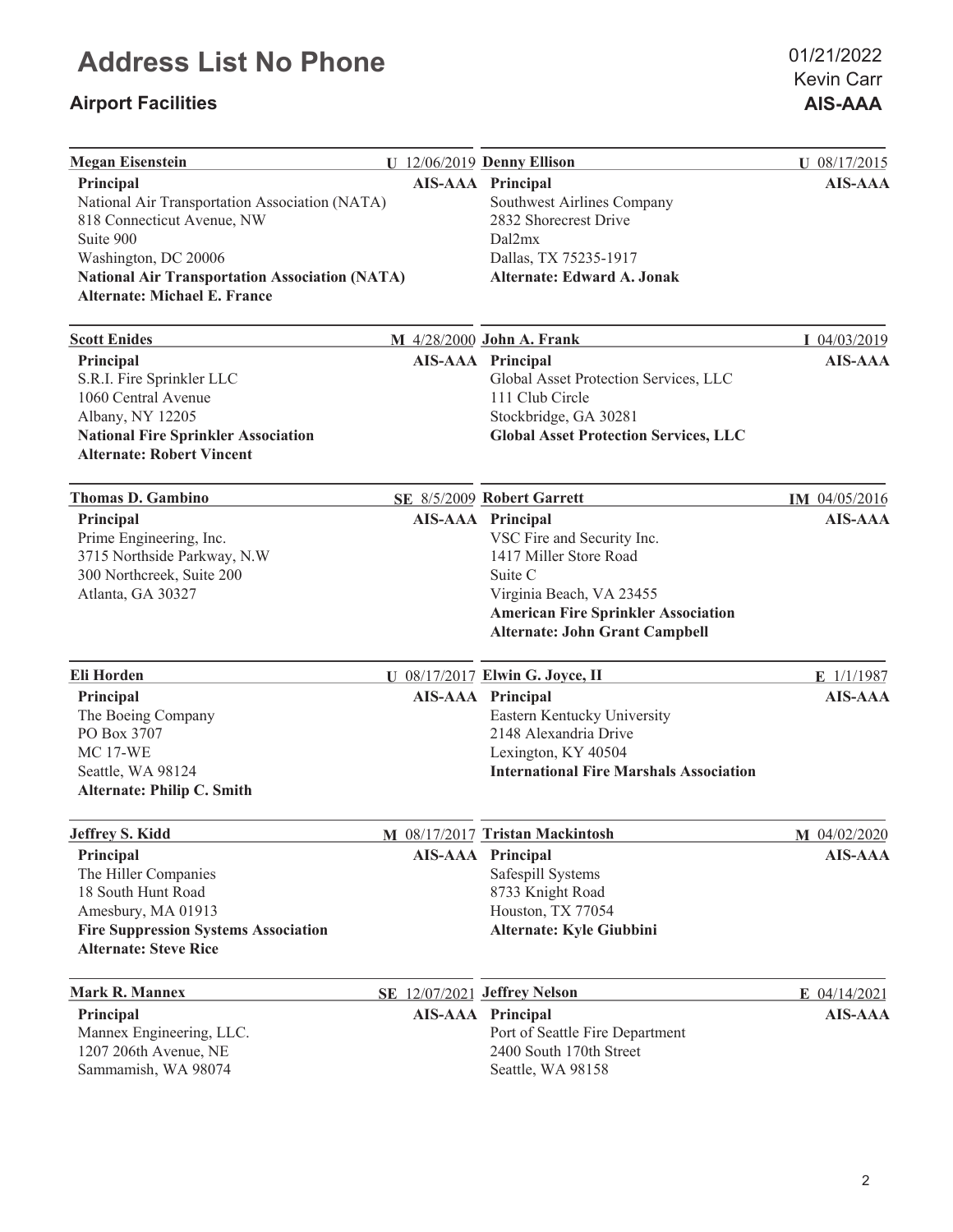## **Airport Facilities AIS-AAA**

| <b>Timo Niiranen</b>                                                                                                                                           |                               | M 04/14/2021 Liane Frank Ozmun                                                                                                                         | SE 04/14/2021  |
|----------------------------------------------------------------------------------------------------------------------------------------------------------------|-------------------------------|--------------------------------------------------------------------------------------------------------------------------------------------------------|----------------|
| Principal<br>UTC/Marioff Corporation Oy/Carrier<br>Plaza Business Park Halo<br>Ayritie 24<br>Vantaa, FI-01510 Finland                                          |                               | <b>AIS-AAA</b> Principal<br>Frankfurt Short Bruza<br>5801 Broadway Extension<br>Suite 500<br>Oklahoma City, OK 73118-7436                              | <b>AIS-AAA</b> |
| <b>Maurice M. Pilette</b>                                                                                                                                      | <b>SE 1/1/1993 Jack Poole</b> |                                                                                                                                                        | SE 1/1/1991    |
| Principal<br>Mechanical Designs Ltd.<br>67 Chouteau Avenue<br>Framingham, MA 01701-4259<br><b>Alternate: Gerard G. Back</b>                                    |                               | <b>AIS-AAA</b> Principal<br>Poole Fire Protection, Inc.<br>19910 West 161st Street<br>Olathe, KS 66062-2700<br><b>Alternate: Andrew W. Poole</b>       | <b>AIS-AAA</b> |
| Lee T. Rindfuss                                                                                                                                                |                               | I 8/5/2009 Paul E. Rivers                                                                                                                              | SE 04/14/2021  |
| Principal<br>Marsh Risk Consulting<br>99 High Street<br>Boston, MA 02110<br>Alternate: Ronald J. Megasko                                                       |                               | <b>AIS-AAA</b> Principal<br>Sidsson LLC<br>4725 31st Avenue South<br>Minneapolis, MN 55406                                                             | <b>AIS-AAA</b> |
| <b>Robert Saunders</b>                                                                                                                                         |                               | SE 1/1/1986 Anthony J. Schoenecker                                                                                                                     | SE 04/04/2017  |
| Principal<br><b>Wasatch Design Consultants</b><br>2715 Brinker Avenue<br>Ogden, UT 84403-0307<br>VL to                                                         |                               | AIS-AAA Principal<br>Burns & McDonnell<br>8201 Norman Center Drive<br>Suite 300<br>Bloomington, MN 55437                                               | <b>AIS-AAA</b> |
| <b>Joseph A. Simone</b>                                                                                                                                        |                               | E 1/15/2004 Todd A. Stevens                                                                                                                            | IM 12/07/2021  |
| Principal<br>US Department of the Navy<br>Naval Facilities Engineering Systems Command<br>1322 Patterson Avenue<br>SE, Suite 1000<br>Washington, DC 20374-5065 |                               | <b>AIS-AAA</b> Principal<br>SEVO Industrial Fire Protection, LLC<br>85 Forest Lane<br>Pinehurst, NC 28374                                              | <b>AIS-AAA</b> |
| Fred K. Walker                                                                                                                                                 |                               | SE 01/01/1987 Martin H. Workman                                                                                                                        | M 10/28/2008   |
| Principal<br>Frederick Walker Consultant LLC.<br>2886 Eager Road<br>Lafayette, NY 13078                                                                        |                               | <b>AIS-AAA</b> Principal<br>The Viking Corporation<br>5150 Beltway Drive South East<br>Caledonia, MI 49316<br><b>Alternate: Robert Coonts</b>          | <b>AIS-AAA</b> |
| Kevin M. Wypychoski                                                                                                                                            |                               | IM 3/4/2009 Gerard G. Back                                                                                                                             | SE 08/17/2017  |
| Principal<br>Precision Mechanical Services, Inc.<br>PO Box 79<br>Guilford, CT 06437                                                                            |                               | <b>AIS-AAA</b> Alternate<br><b>JENSEN HUGHES</b><br>3610 Commerce Drive, Suite 817<br>Baltimore, MD 21227-1652<br><b>Principal: Maurice M. Pilette</b> | <b>AIS-AAA</b> |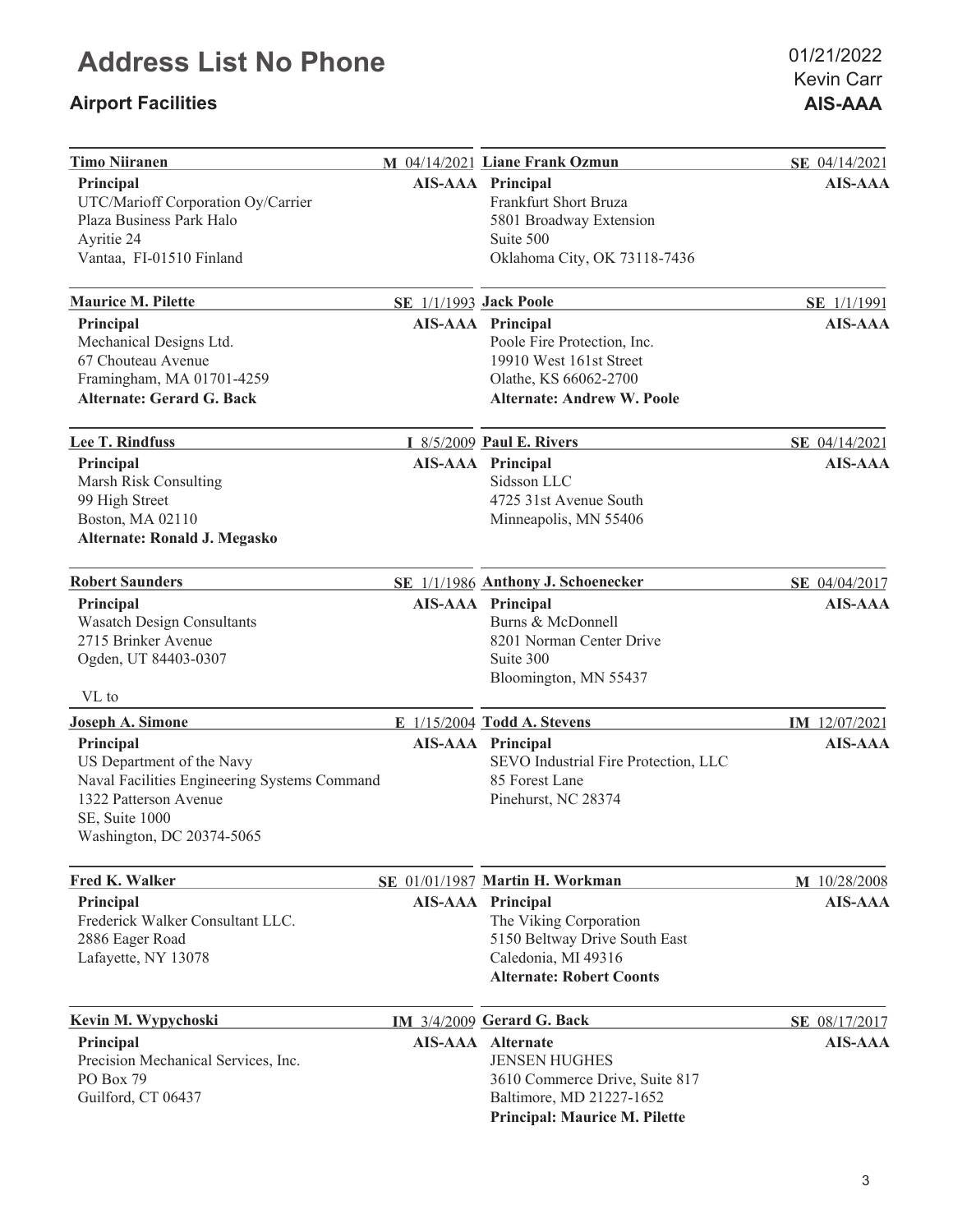## **Airport Facilities AIS-AAA**

Kevin Carr 01/21/2022

| <b>John Grant Campbell</b>                           |  | IM 04/05/2016 Robert Coonts                           | M 08/17/2018   |
|------------------------------------------------------|--|-------------------------------------------------------|----------------|
| <b>Alternate</b>                                     |  | <b>AIS-AAA</b> Alternate                              | <b>AIS-AAA</b> |
| Fire & Life Safety Amercica                          |  | Viking Corporation                                    |                |
| 1113 Cavalier Boulevard                              |  | 21839 E Tallkid                                       |                |
| Chesapeake, VA 23323                                 |  | Parker, CO 80138                                      |                |
| <b>American Fire Sprinkler Association</b>           |  | Principal: Martin H. Workman                          |                |
| <b>Principal: Robert Garrett</b>                     |  |                                                       |                |
| Daniel P. Finnegan                                   |  | M 10/28/2014 Michael E. France                        | U 8/5/2009     |
| <b>Alternate</b>                                     |  | <b>AIS-AAA</b> Alternate                              | <b>AIS-AAA</b> |
| Siemens Smart Infrastructure                         |  | National Air Transportation Association               |                |
| 2953 Exeter Court                                    |  | 4226 King Street                                      |                |
| West Dundee, IL 60118-1724                           |  | Alexandria, VA 22302                                  |                |
| <b>National Electrical Manufacturers Association</b> |  | <b>National Air Transportation Association (NATA)</b> |                |
| <b>Principal: David E. Burns</b>                     |  | <b>Principal: Megan Eisenstein</b>                    |                |
|                                                      |  |                                                       |                |
| <b>Kyle Giubbini</b>                                 |  | M 04/02/2020 Donald G. Goosman                        | SE 12/07/2018  |
| <b>Alternate</b>                                     |  | <b>AIS-AAA</b> Alternate                              | <b>AIS-AAA</b> |
| Safespill Systems                                    |  | Wiss, Janney, Elstner Associates, Inc.                |                |
| 8733 Knight Road                                     |  | 10 South Lasalle Street                               |                |
| Houston, TX 77054                                    |  | Suite 2600                                            |                |
| <b>Principal: Tristan Mackintosh</b>                 |  | Chicago, IL 60603-1017                                |                |
|                                                      |  | Principal: Michael E. Aaron                           |                |
| <b>Edward A. Jonak</b>                               |  | U 08/17/2015 Jim Kinslohr                             | SE 08/11/2020  |
|                                                      |  |                                                       |                |
| <b>Alternate</b>                                     |  | <b>AIS-AAA</b> Alternate                              | <b>AIS-AAA</b> |
| Southwest Airlines Company                           |  | Code Consultants                                      |                |
| 2700 Love Field Drive, DAL-2MT                       |  | 2043 Woodland Parkway                                 |                |
| Dallas, TX 75235-1908                                |  | Suite 300                                             |                |
| <b>Principal: Denny Ellison</b>                      |  | Saint Louis, MO 63146                                 |                |
|                                                      |  | Principal: Richard M. DiMisa                          |                |
| Ronald J. Megasko                                    |  | I 04/04/2017 John H. Pecot                            | M 04/11/2018   |
| <b>Alternate</b>                                     |  | <b>AIS-AAA</b> Alternate                              | <b>AIS-AAA</b> |
| Marsh Risk Consulting                                |  | Johnson Controls                                      |                |
| 995 Fairview Road                                    |  | 3415 Norwood Circle                                   |                |
| Glenmoore, PA 19343                                  |  | Richardson, TX 75082                                  |                |
| <b>Principal: Lee T. Rindfuss</b>                    |  | <b>Principal: Craig W. Cook</b>                       |                |
| <b>Andrew W. Poole</b>                               |  | SE 10/23/2013 Steve Rice                              | M 08/17/2017   |
| <b>Alternate</b>                                     |  | AIS-AAA Alternate                                     | <b>AIS-AAA</b> |
| Poole Fire Protection, Inc.                          |  | ABCO Fire, LLC                                        |                |
| 19910 West 161st Street                              |  | 4545 West 160th Street                                |                |
| Olathe, KS 66062-2700                                |  | Cleveland, OH 44135                                   |                |
| <b>Principal: Jack Poole</b>                         |  | <b>Fire Suppression Systems Association</b>           |                |
|                                                      |  | <b>Principal: Jeffrey S. Kidd</b>                     |                |
|                                                      |  |                                                       |                |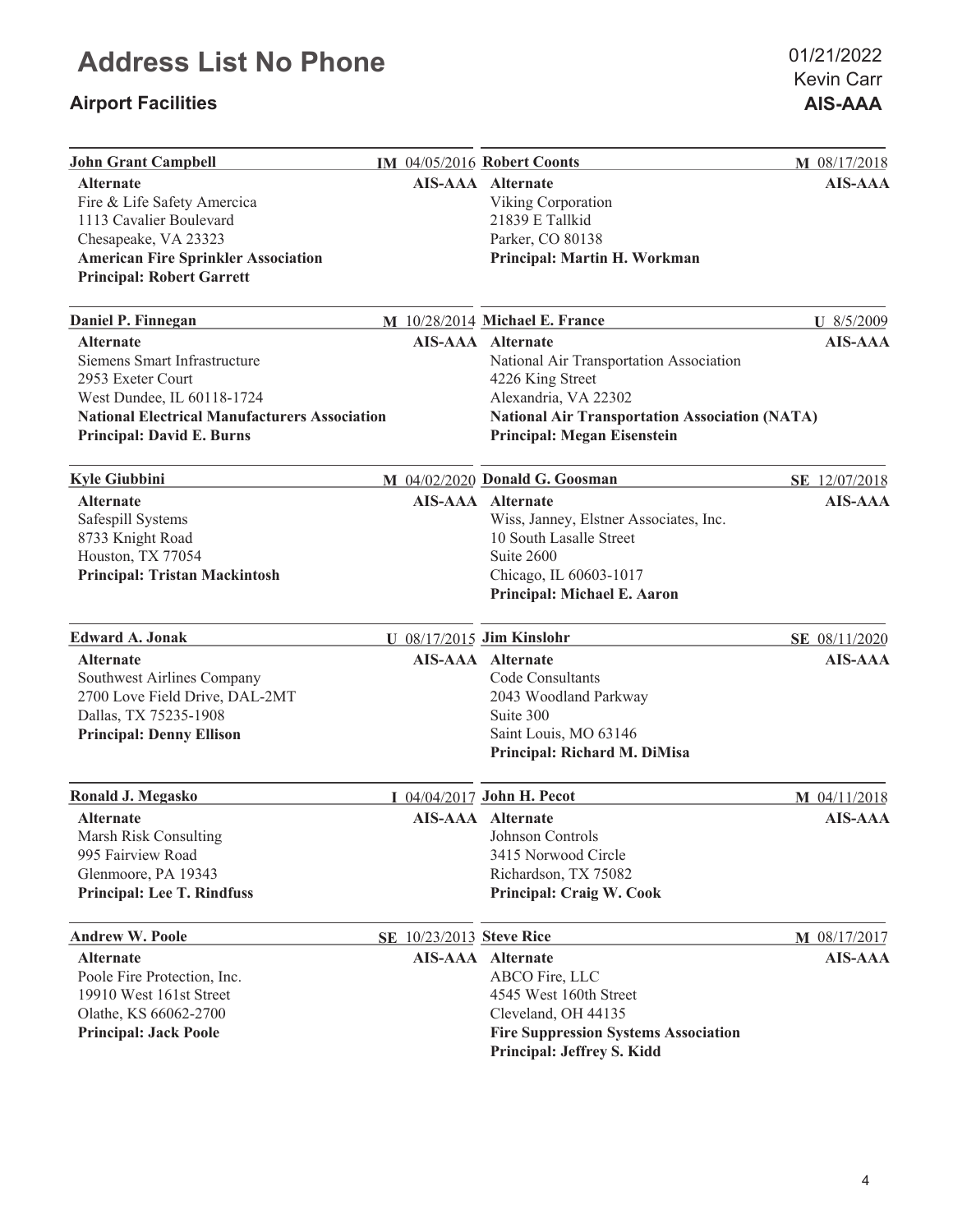## **Airport Facilities AIS-AAA**

Kevin Carr 01/21/2022

| William E. Seawright                                                                                                                                                             | M 04/02/2020 Philip C. Smith                                                                                                                   | $U$ 08/08/2019 |
|----------------------------------------------------------------------------------------------------------------------------------------------------------------------------------|------------------------------------------------------------------------------------------------------------------------------------------------|----------------|
| <b>Alternate</b><br>Lockheed Martin Corporation<br>244 Terminal Road<br>Greenville, SC 29605<br><b>Principal: Bryan Eugene Batt</b>                                              | AIS-AAA Alternate<br>The Boeing Company<br>5400 International Boulevard<br>MC 7831-1010<br>North Charleston, SC 29418<br>Principal: Eli Horden | <b>AIS-AAA</b> |
| <b>Robert Vincent</b>                                                                                                                                                            | M 3/4/2009 Nathaniel J. Addleman                                                                                                               | $O$ 01/01/1985 |
| <b>Alternate</b><br>Shambaugh & Son, L.P.<br>7614 Opportunity Drive<br>Fort Wayne, IN 46825-3363<br><b>National Fire Sprinkler Association</b><br><b>Principal: Scott Enides</b> | <b>AIS-AAA</b> Member Emeritus<br>Addleman Engineering PLLC<br>7602 Oak Fern<br>Houston, TX 77040-6890                                         | <b>AIS-AAA</b> |
| L. M. Krasner                                                                                                                                                                    | <b>O</b> 1/1/1975 Kevin Carr                                                                                                                   | 8/12/2020      |
| <b>Member Emeritus</b><br>11 Penobscot Street<br>Medfield, MA 02052                                                                                                              | <b>AIS-AAA</b> Staff Liaison<br>National Fire Protection Association<br>One Batterymarch Park<br>Quincy, MA 02169                              | <b>AIS-AAA</b> |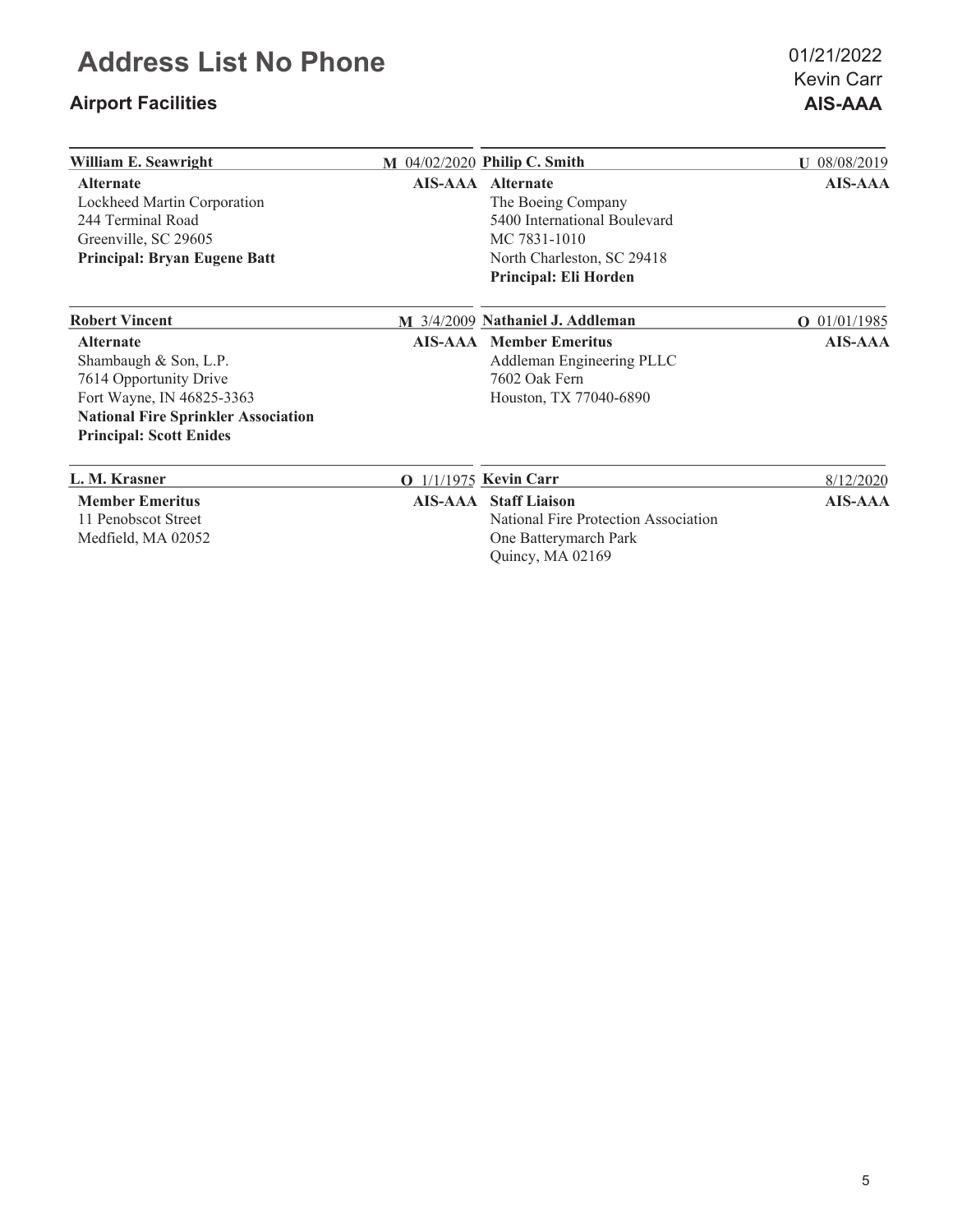**NATIONAL FIRE PROTECTION ASSOCIATION** 



The leading Information and knowledge resource on fire, electrical and related hazards

## **Technical Committee on Airport Facilities (AIS-AAA) NFPA 409/NFPA 415/NFPA 423 SECOND DRAFT MEETING MINUTES**

## **Tuesday, February 23 through Friday, February 26, 2021 AND Monday, March 29 and Tuesday, March 3, 2021**

## **Web/Teleconference Via Microsoft Teams**

**1. Call to Order & Chairman's Opening Remarks.** The meeting was called to order at 10:06 a.m. (ET) on Tuesday, February 23, 2021 by the Technical Committee Chairman Matthew J. Daelhousen. The purpose of the meeting was to consider and act on Public Comments and develop Second Revisions for the Second Draft Report for NFPA 409, NFPA 415 and NFPA 423, respectfully.

Mr. Daelhousen then welcomed the members and guests of the Technical Committee and thanked them for participating in the meeting.

- **2. Staff Liaison Remarks.** Staff Liaison Kevin Carr welcomed everyone to the meeting and provided updates and information on the agenda.
- **3. Introduction of Committee Members and Guests.** The names of Technical Committee members who participated in the web/teleconference are presented in the following table:

| <b>NAME</b>                          | <b>COMPANY</b>                          |
|--------------------------------------|-----------------------------------------|
| Matthew J. Daelhousen, Chair         | FM Global                               |
| Kevin Carr, Staff Liaison            | <b>NFPA</b>                             |
| James Brent Abbott, <i>Principal</i> | US Department of Defense                |
| Bryan Eugene Batt, Principal         | Lockheed Martin Space Corporation       |
| Gene E. Benzenberg, Principal        | Alison Control, Inc.                    |
| James J. Blake, Principal            | Vancouver Airport Authority             |
| James Devonshire, Principal          | Buckeye Fire Equipment Company          |
| Richard M. DiMisa, Principal         | Code Consultants, Inc.                  |
| Megan Eisenstein, Principal          | National Air Transportation Association |
|                                      | (NATA)                                  |

### **TECHNICAL COMMITTEE MEMBERS WHO PARTICIPATED:**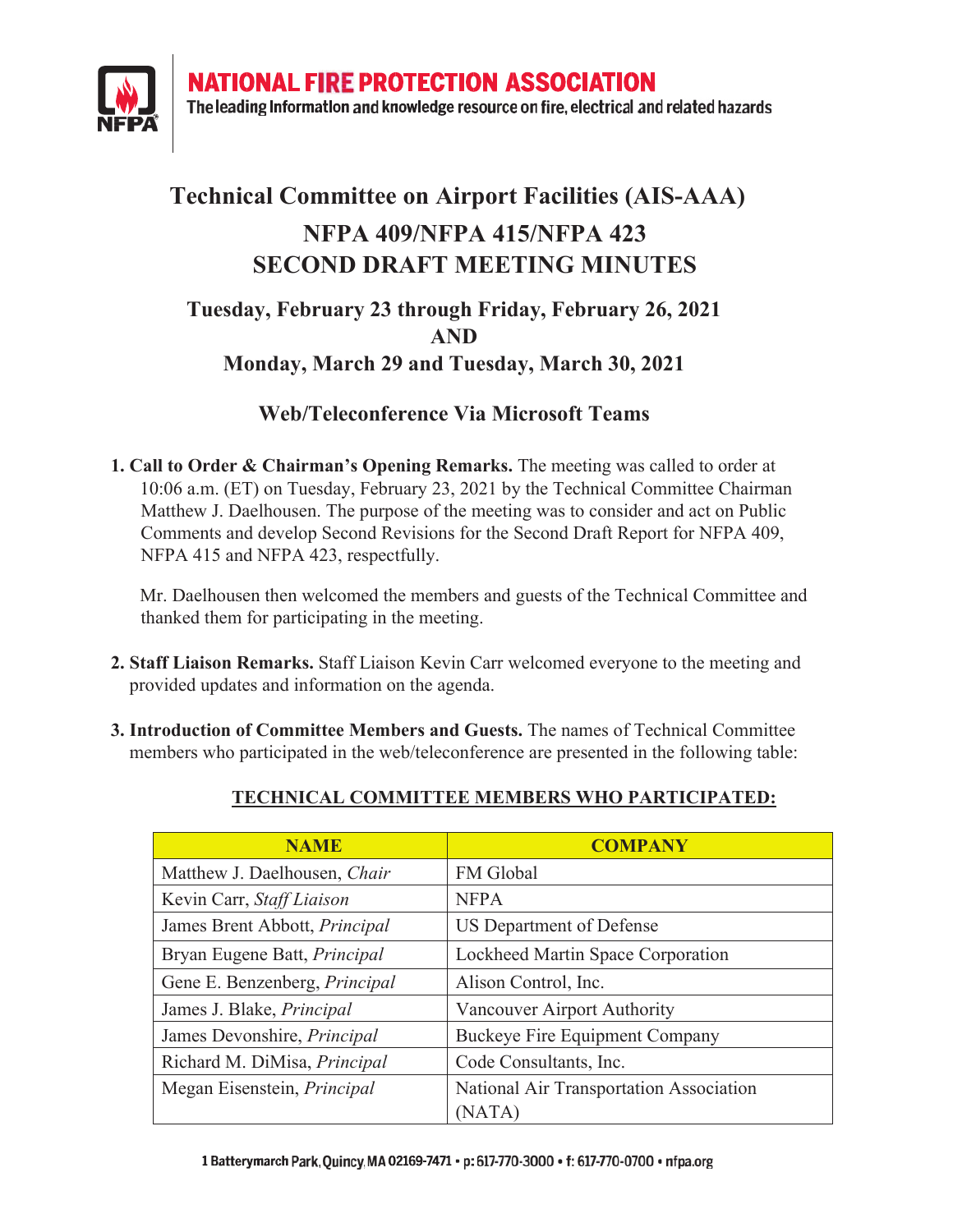| Scott Enides, Principal                      | S.R.I Fire Sprinkler LLC/Representing:                                                                      |
|----------------------------------------------|-------------------------------------------------------------------------------------------------------------|
|                                              | National Fire Sprinkler Association                                                                         |
| John A. Frank, <i>Principal</i>              | Global Asset Protection Services, LLC.                                                                      |
| Thomas D. Gambino, Principal                 | Prime Engineering, Inc.                                                                                     |
| Robert Garrett, Principal                    | VSC Fire and Security, Inc./Representing<br>American Fire Sprinkler Association                             |
| Eli Horden, Principal                        | The Boeing Company                                                                                          |
| Aaron Johnson, Principal                     | Rural/Metro Corporation                                                                                     |
| Elwin G. Joyce, Principal                    | Eastern Kentucky University/Representing<br><b>International Fire Marshals Association</b>                  |
| Tristan Mackintosh, Principal                | Safespill Systems                                                                                           |
| Maurice M. Pilette, Principal                | Mechanical Designs, Ltd.                                                                                    |
| Jack Poole, Principal                        | Poole Fire Protection, Inc.                                                                                 |
| Lee T. Rindfuss, Principal                   | Marsh Risk Consulting                                                                                       |
| Anthony J. Schoenecker, Principal            | <b>Burns and McDonnell</b>                                                                                  |
| Joseph A. Simone, Principal                  | US Department of the Navy                                                                                   |
| Fred Walker, Principal                       | US Department of the Air Force                                                                              |
| Martin H. Workman, Principal                 | The Viking Corporation                                                                                      |
| Kevin M. Wypychoski, Principal               | Precision Mechanical Services, Inc.                                                                         |
| Gerard G. Back, Alternate (Pilette)          | Jensen Hughes                                                                                               |
| John Grant Campbell, Alternate<br>(Garrett)  | Fire & Life Safety America/ Representing<br>American Fire Sprinkler Association                             |
| Andrew S. Carmean, Alternate<br>(Walker)     | Us Department of the Air Force                                                                              |
| Robert Coonts, Alternate (Workman)           | Viking Corporation                                                                                          |
| Daniel P. Finnegan, Alternate (Pollack)      | Siemens Smart Infrastructure/Representing<br><b>National Electrical Manufacturers</b><br>Association (NEMA) |
| Michael E. France, Alternate<br>(Eisenstein) | National Air Transportation Association<br>(NATA)                                                           |
| Kyle Giubbini, Alternate (Macintosh)         | Safespill Systems                                                                                           |
| Jim Kinslohr, Alternate (DiMisa)             | <b>Code Consultants</b>                                                                                     |
| John H. Pecot, Alternate (Cook)              | Johnson Controls                                                                                            |
| Andrew W. Poole, Alternate (Poole)           | Poole Fire Protection, Inc.                                                                                 |
| Steve Rice, Alternate (Kidd)                 | ABCO Fire, LLC                                                                                              |
| William Seawright, Alternate (Batt)          | Lockheed Martin Corporation                                                                                 |
| Phillip C Smith, Alternate (Horden)          | The Boeing Company                                                                                          |
| Robert Vincent, Alternate (Enides)           | Shambaugh & Son, L.P./Representing<br>National Fire Sprinkler Association (NFSA)                            |
| Nathaniel J. Addleman, Member<br>Emeritus    | <b>Addleman Engineering PLLC</b>                                                                            |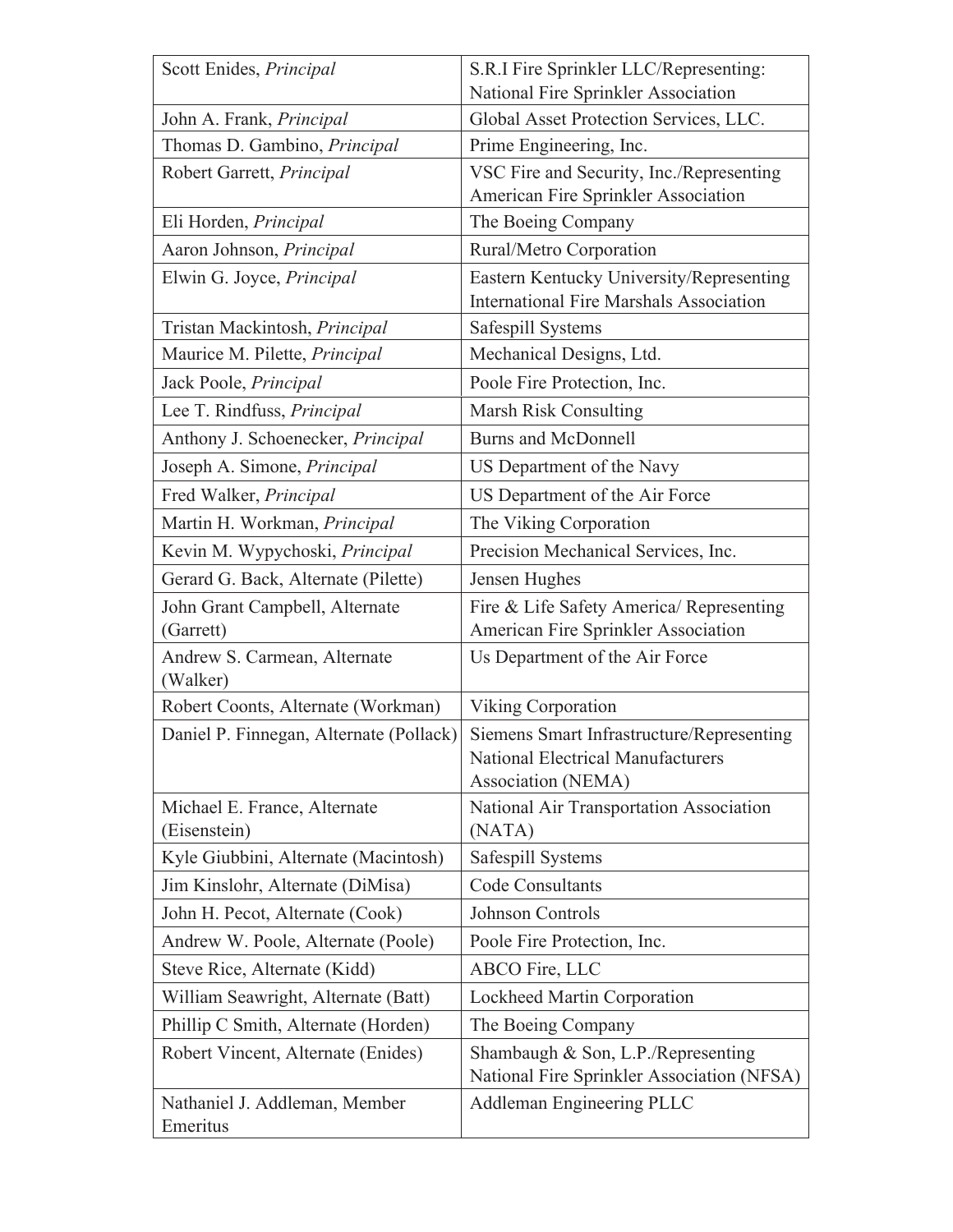### **TECHNICAL COMMITTEE PRINCIPAL MEMBERS WHO DID NOT PARTICIPATE (WHOSE ALTERNATES DID NOT ATTEND):**

| <b>NAME</b>            | <b>COMPANY</b>                           |
|------------------------|------------------------------------------|
| Michael E. Aaron       | Wiss Janney Elstner Associates, Inc.     |
| David Brandenburg      | <b>Continental Airlines</b>              |
| Patrick Corcoran       | <b>Wolverine Fire Protection Company</b> |
| Denny Ellison          | Southwest Airlines Company               |
| <b>Robert Saunders</b> | <b>Wasatch Design Consultants</b>        |

### **GUESTS**

| <b>NAME</b>              | <b>COMPANY</b>                                    |
|--------------------------|---------------------------------------------------|
| <b>Vincent Anderson</b>  | City of Sunnyvale, CA                             |
| <b>Bridgett Ashley</b>   | <b>United States Air Force</b>                    |
| <b>Greg Barker</b>       | Ahern                                             |
| Michael Bodnar           | Fire Rover                                        |
| <b>Jose Brett</b>        | Det-Tronics                                       |
| Nicholas Brondum         | University of Maryland                            |
| David Burns              | <b>Siemens</b>                                    |
| <b>Steven John Dunne</b> | University of Maryland                            |
| <b>Glen Edwards</b>      | Det-Tronics                                       |
| Doug Fisher              | <b>Fisher Engineering</b>                         |
| Jonathan Flamm           | Sevo Systems                                      |
| Kelliann Ross Lee        | University of Maryland                            |
| Camille Levy             | <b>NFPA</b>                                       |
| <b>Donald Lucas</b>      | Lawrence Berkley National Laboratory<br>(Retired) |
| Andy Lynch               | Fire Solutions Group                              |
| Dr. Jim Milke            | University of Maryland                            |
| Darryl Nemeth            | <b>NAVFAC</b>                                     |
| Liane Ozmun              | Frankfurt Short Bruza                             |
| <b>Paul Rivers</b>       | Sisson LLC                                        |
| Tracy Vecchiarelli       | <b>NFPA</b>                                       |
| Jon Wenrich              | Centrex                                           |
| Colleen Whitcomb         | University of Maryland                            |
| Chris Wieczorek          | FM Global                                         |
| Vincent Wolanin          | PrivateSky Aviation Services, Inc.                |
| <b>Bill Workman</b>      | Safespill Systems                                 |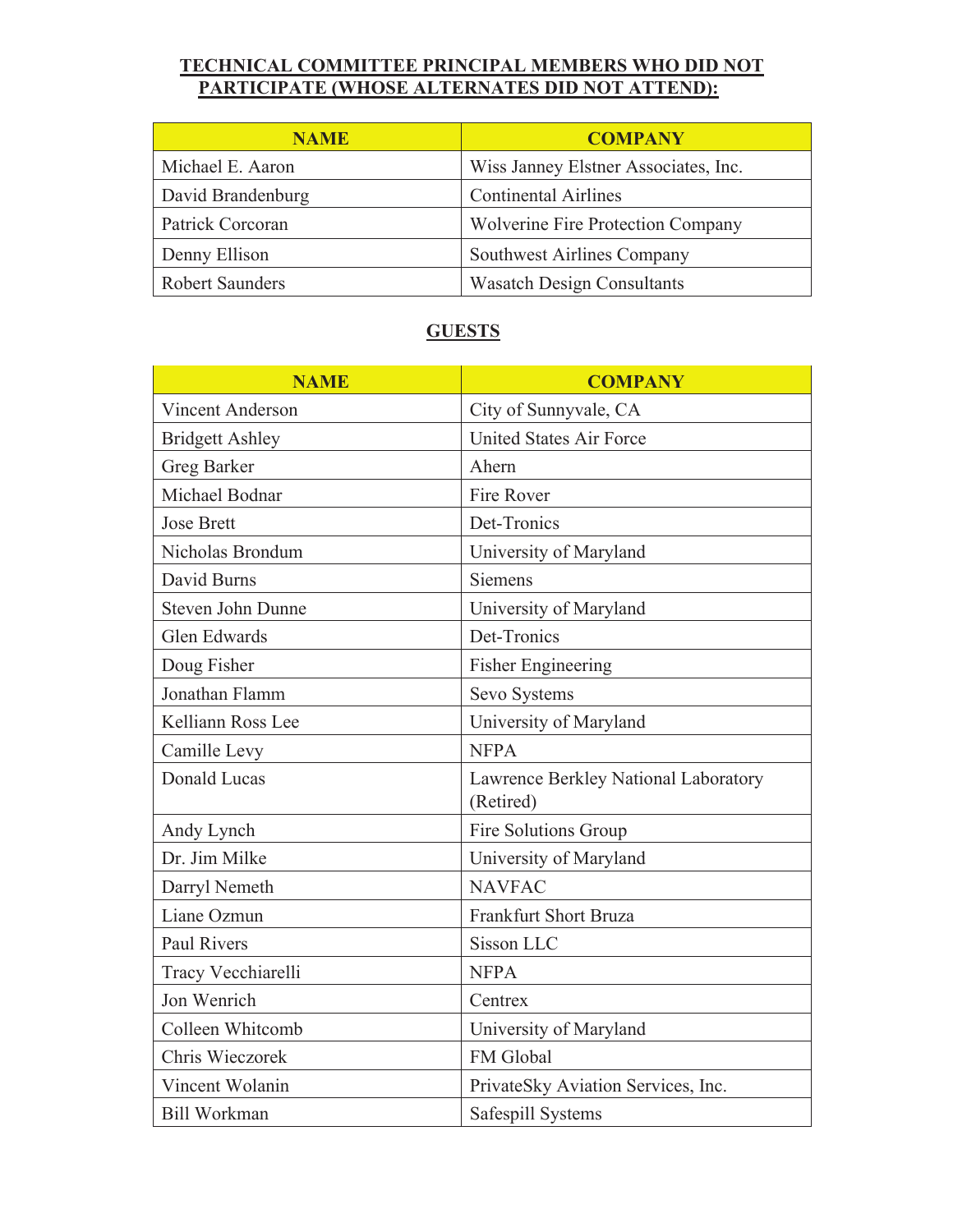**4. Discussion of Second Draft Meeting Procedures and Second Draft Balloting.** Mr. Carr reviewed the agenda and the procedures for conducting this meeting.

Mr. Carr requested that all Technical Committee members review their contact information and e-mail any updated information and/or changes to Sarah Caldwell at  $scaldwell@nfpa.org.$  He then explained the Second Draft balloting procedures. All members (Principals and Alternates) were asked to promptly complete the Second Draft Ballot when that notification is sent to them by NFPA.

- **5. Approval of Prior Meeting Minutes.** The minutes of the March 26-28, 2019 First Draft Meeting were unanimously approved as issued.
- **6. Second Draft Actions on NFPA 423**. No Public Comments were received. After discussion and review, Second Revisions were created.
- **7. Second Draft Actions on NFPA 415**. All Public Comments were reviewed. After discussion and review, Second Revisions were created.
- **8. Second Draft Actions on NFPA 409**. All Public Comments were reviewed. After discussion and review, Second Revisions were created.

*Note:* the technical committee recessed on Friday, February 26 until Monday, March 29, whilst reviewing NFPA 409.

During review of NFPA 409, the following items were discussed, with the noted actions taken.

#### Committee Inputs from First Draft Meetings.

Six Committee Inputs were reviewed:

- CI-1: Second Revision created.
- CI-40: A task group (See 9, Other Business,  $T<sub>G</sub>\#2$ ,) has been formed to assess options and provide an update at a subsequent planning meeting.
- CI-44: A task group (See 9. Other Business,  $TGH1$ ) has been formed to assess options and provide an update at a subsequent planning meeting.
- CI-27: No action was taken by the technical committee.
- CI-28: No action was taken by the technical committee.
- CI-55: Second Revision created.

### Task Groups: Reports from First Draft Meetings.

The following task groups, established at the First Draft meetings, provided reports that were reviewed and discussed. These task groups have been disbanded.

- x TG2 Risk-based approach: Mr. J. Poole (Chair), Mr. Dye, Mr. France, Mr. M. Workman
- x TG4 Chapter 11: Mr. J. Poole (Chair), Mr. Devonshire, Ms. Evans, Mr. Horden, Mr. Walker, Mr. Workman.